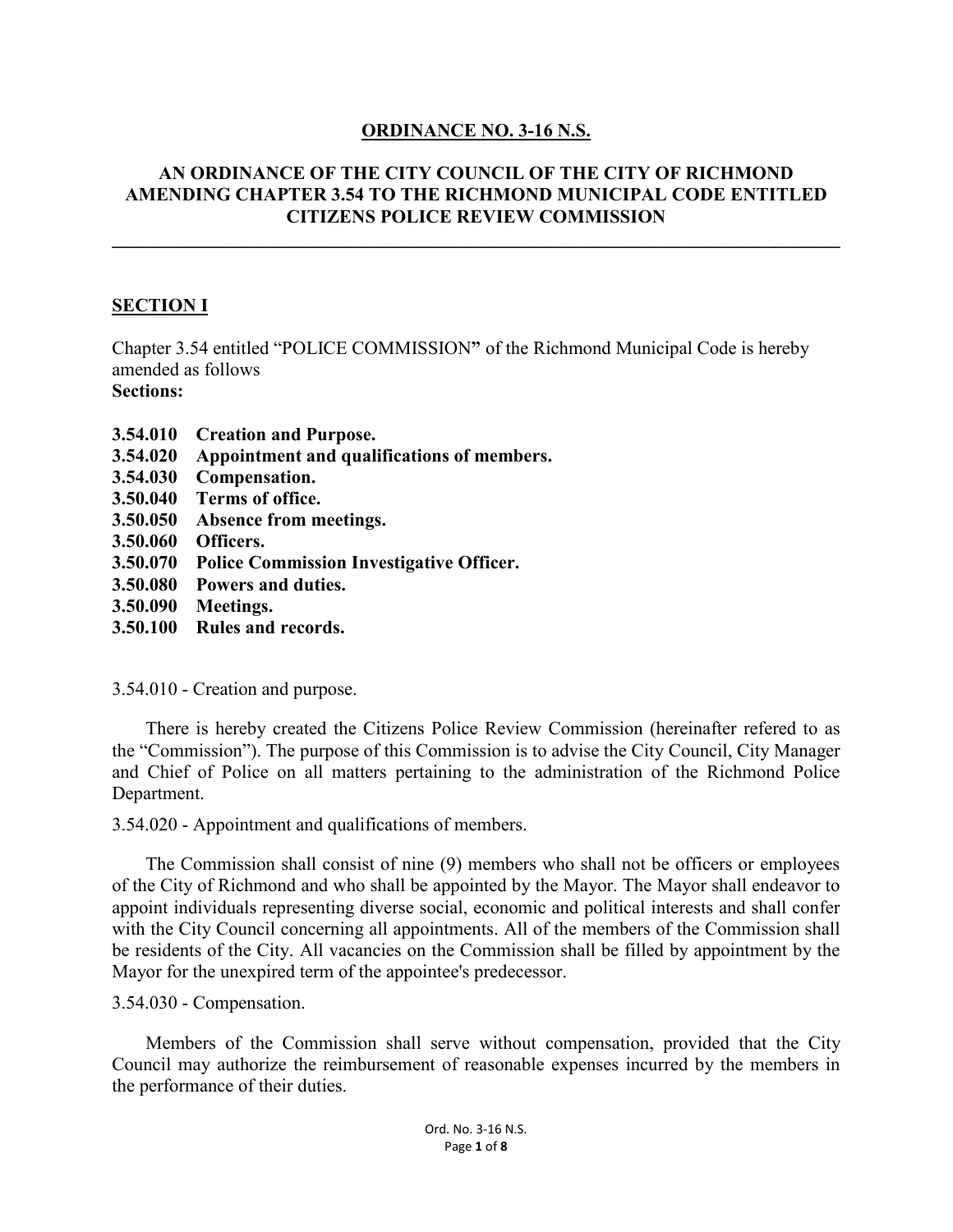3.54.040 - Terms of office.

The term of each member of the Commission shall be for three years; provided, however, that of the members first appointed after the effective date of this section, three shall be appointed to serve for one year, three shall be appointed to serve for two years, and three shall be appointed to serve for three years as determined by lot by such members at the first regularly scheduled meeting following the adoption of this chapter. No member shall serve for more than three consecutive full terms.

#### 3.54.050 - Absence from meetings.

The absence of any member of the Commission from more than three regularly scheduled meetings of the Commission within any twelve-consecutive- month period shall constitute an automatic resignation from the Commission. Such a resignation shall not, however, disqualify an individual from subsequently being appointed to the same, or any other city committee, board or commission. In the event of any such resignation, the vacancy shall be filled by appointment for the unexpired portion of the term of the appointee's predecessor in the manner prescribed in Section 3.54.020.

#### 3.54.060 - Officers.

The Commission shall elect from among its members a chairperson and a vice chairperson who shall serve in such capacities for one year, or until the successors are duly elected. In case of a vacancy in either of these positions, the Commission shall elect a successor who shall serve the unexpired balance of the predecessor's term. The City Manager shall designate a staff liaison to the Commission who will provide administrative support including, but not limited to, recording and publishing minutes for Commission meetings.

3.54.070 – Citizens Police Review Commission Investigative Officer.

- (a) The City Council shall appoint an Investigative Officer who shall serve as the Citizens Police Review Commission Investigative Officer (hereinafter referred to as "Investigative Officer"). The Investigative Officer assists the Commission in performing its duties. The Investigative Officer shall, in accordance with this chapter conduct investigations of citizen complaints alleging misconduct by Richmond Police Officers. The Investigative Officer shall conduct such investigations in a fair, objective, and ethical manner, and shall comply with the Public Safety Officers Procedural Bill of Rights (Government Code Sections 3300, et seq.) in interviewing police officers.
- (b) Pursuant to California Penal Code Sections 832.5 and 832.7, the investigations conducted by the Investigative Officer shall be confidential and shall not be disclosed except by discovery pursuant to Sections 1043 and 1046 of the California Evidence Code.

#### 3.54.080 - Powers and duties.

To effectuate its purpose, the Commission shall:

(a) Review and evaluate the policies, practices and procedures contained in the Richmond Police Department Manual and develop programs and strategies to promote positive police-community relations and make appropriate recommendations to the Chief of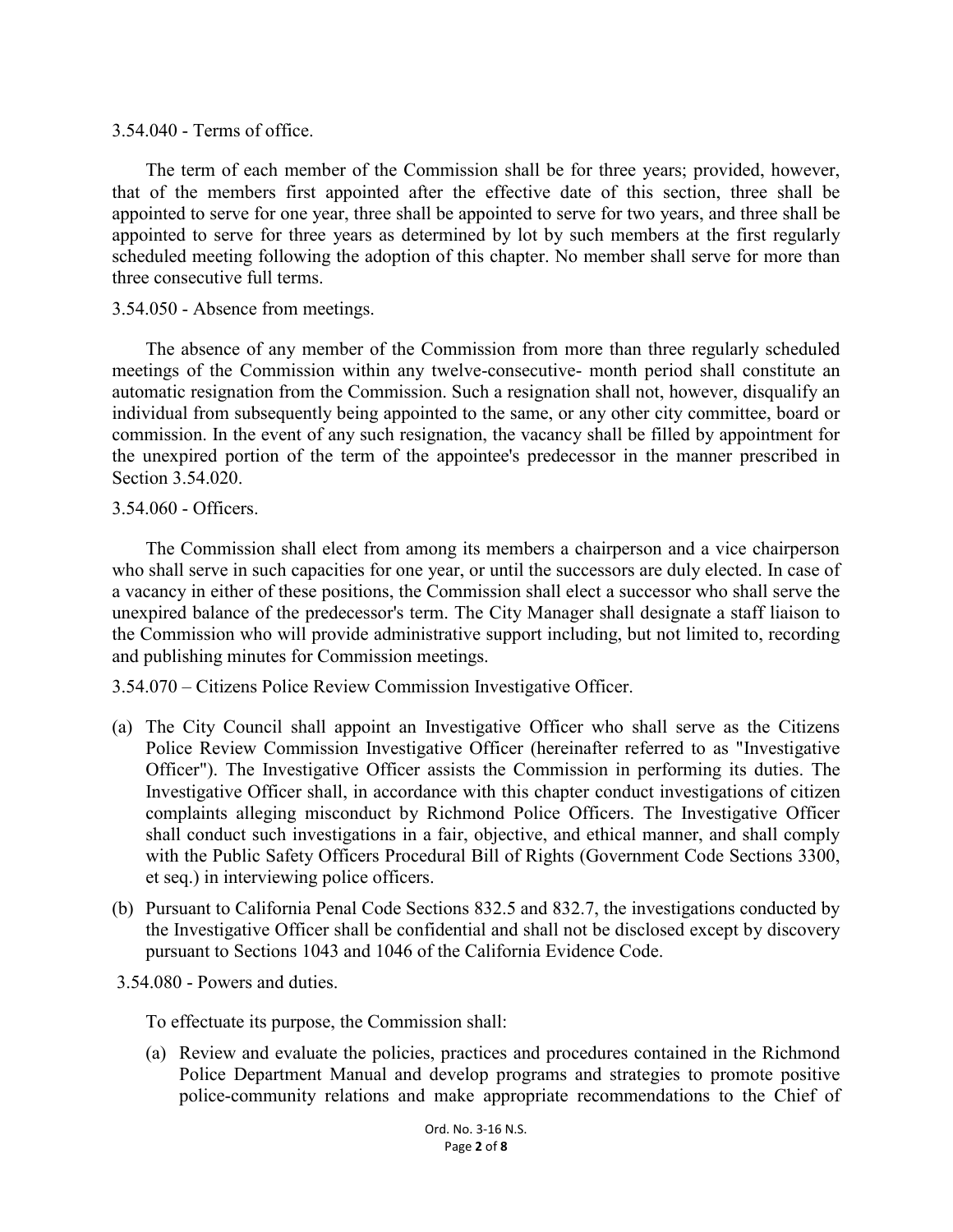Police. Within thirty (30) days after receiving such recommendations the Chief of Police shall submit a response to the Commission. If the Commission is dissatisfied with the Chief of Police's response, the Commission may submit its recommendations to the City Manager. Within thirty (30) days after receiving such recommendations the City Manager shall forward a response to the Commission. If the Commission is dissatisfied with the City Manager's response, the Commission may submit its recommendations directly to the City Council for appropriate action.

The Chief of Police and the City Manager may extend for an additional thirty (30) days the time periods in which they are required to submit their responses to the Commission by giving the Commission written notice of such extension.

- (b) Receive, investigate and hear complaints against Richmond Police officers alleging the use of unreasonable force or racially abusive treatment and submit recommendations to the City Manager and Chief of Police in accordance with the following guidelines:
	- (1) All complaints filed with the Commission must be in writing on forms supplied by the Commission and shall be signed by the complainant.
	- (2) A copy of each complaint filed with the Commission shall immediately be forwarded to the members of the Commission, the Investigative Officer and the Chief of Police.
	- (3) No complaint shall be accepted, investigated, or heard if it is not filed with the Commission within one hundred and twenty (120) days of the alleged misconduct by the Richmond Police Officer unless the complainant establishes to the Commission's satisfaction that the failure to file the complaint within the required time limit was due to mistake or excusable neglect.
	- (4) The Investigative Officer shall investigate timely complaints as soon as possible. At the conclusion of the investigation, the Investigative Officer shall submit findings and recommendations, either orally or in writing, to the Commission.
	- (5) Upon receipt of the Investigative Officer's report, the Commission may:
		- (a) Direct the Investigative Officer to investigate the complaint further;
		- (b) Forward the Commission's findings and recommendations concerning the complaint to the Chief of Police based upon the Investigative Officer's report; or
		- (c) Conduct a hearing on the complaint.
	- (6) Pursuant to California Penal Code Sections 832.5 and 832.7, the complaints filed with the Commission and the investigations and investigative reports of the Investigative Officer and the Police Commission shall be confidential and shall not be disclosed except by discovery pursuant to Sections 1043 and 1046 of the California Evidence Code.
	- (7) All hearings concerning police officer misconduct shall be held in closed session. At least ten (10) days' advance written notice of the date of the hearing shall be given to the complainant and the police officer involved.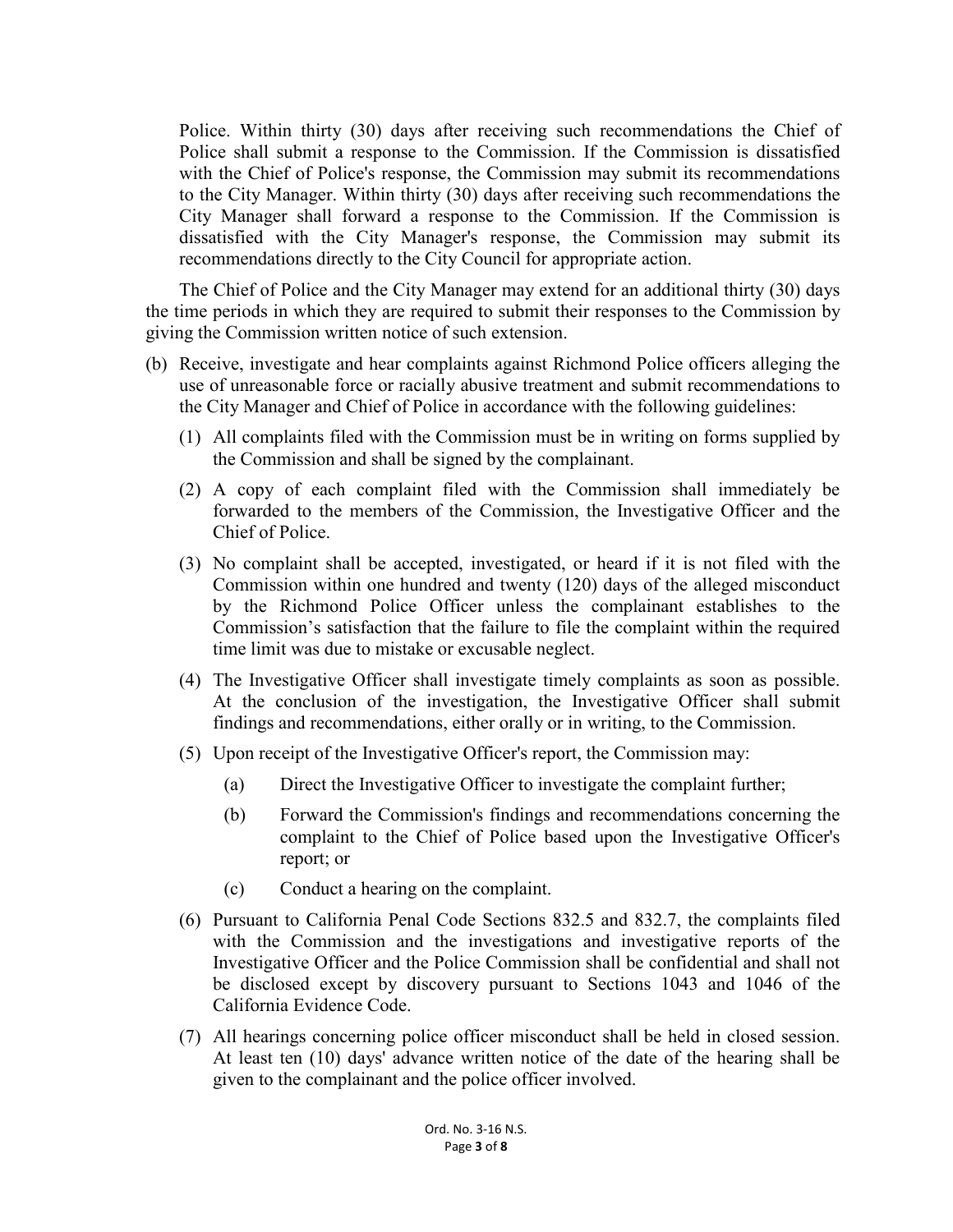- (8) To the extent permissible by the Richmond City Charter or any other laws, the Commission shall have the authority to subpoena witnesses to testify at the hearing concerning the complaint.
- (9) The complainant, police officers and all other witnesses shall be questioned by the Commission only, without cross-examination by police officers, citizen witnesses, the complainant, or their respective counsel.
- (10) Within thirty (30) days after the conclusion of the hearing, the Commission shall submit written findings and recommendations to the Police Chief.
- (11) Within thirty (30) days after the submission of the Commission's findings and recommendations to the Police Chief, the Commission shall notify the complainant of the disposition (sustained, not sustained, exonerated, or unfounded) of the complaint.
- (12) The Commission shall not sustain any complaint unless the complainant establishes by clear and convincing evidence the allegations of the complaint. "Clear and convincing" evidence is more than a preponderance of the evidence, but less than the "beyond a reasonable doubt" standard.
- (13) If the Commission sustains a complaint, and if the Chief of Police agrees with the findings and recommendations of the Commission, the Chief of Police shall take appropriate action on the complaint consistent with the Commission's report and so inform the Commission. Within 30 days after receiving such findings and recommendations, the Chief of Police shall submit a written response to the Commission. Within 30 days after receiving such findings and recommendations, the Chief of Police shall also notify the complainant of the disposition (sustained, not sustained, exonerated, or unfounded) of the complaint.
- (14) If the Commission sustains a complaint, and if the Chief of Police agrees with the Commission's findings and recommendations, the Chief of Police shall submit the Commission's determinations concerning the complaint and any other pertinent information to the City Manager within 30 days after receiving the Commission's findings and recommendations.
- (15) The City manager shall review the findings and recommendations of the Commission along with the other information submitted by the Chief of Police. After said review, the City Manager shall prepare written conclusions concerning the documentation presented. The City manager's written conclusions regarding the complaint shall be transmitted to the Commission, the Chief of Police, and the involved police officer within 30 days after receiving the information from the Chief of Police. The City Manager shall also notify the Complainant of the disposition (sustained, not sustained, exonerated or unfounded) of the complaint within 30 days after receiving the information from the Chief of Police.
- (16) The Chief of Police and the City Manager may extend for an additional thirty (30) days the time periods in which they are required to submit their responses to the Commission (or their notification to the complainant) by giving the Commission written notice of such extension.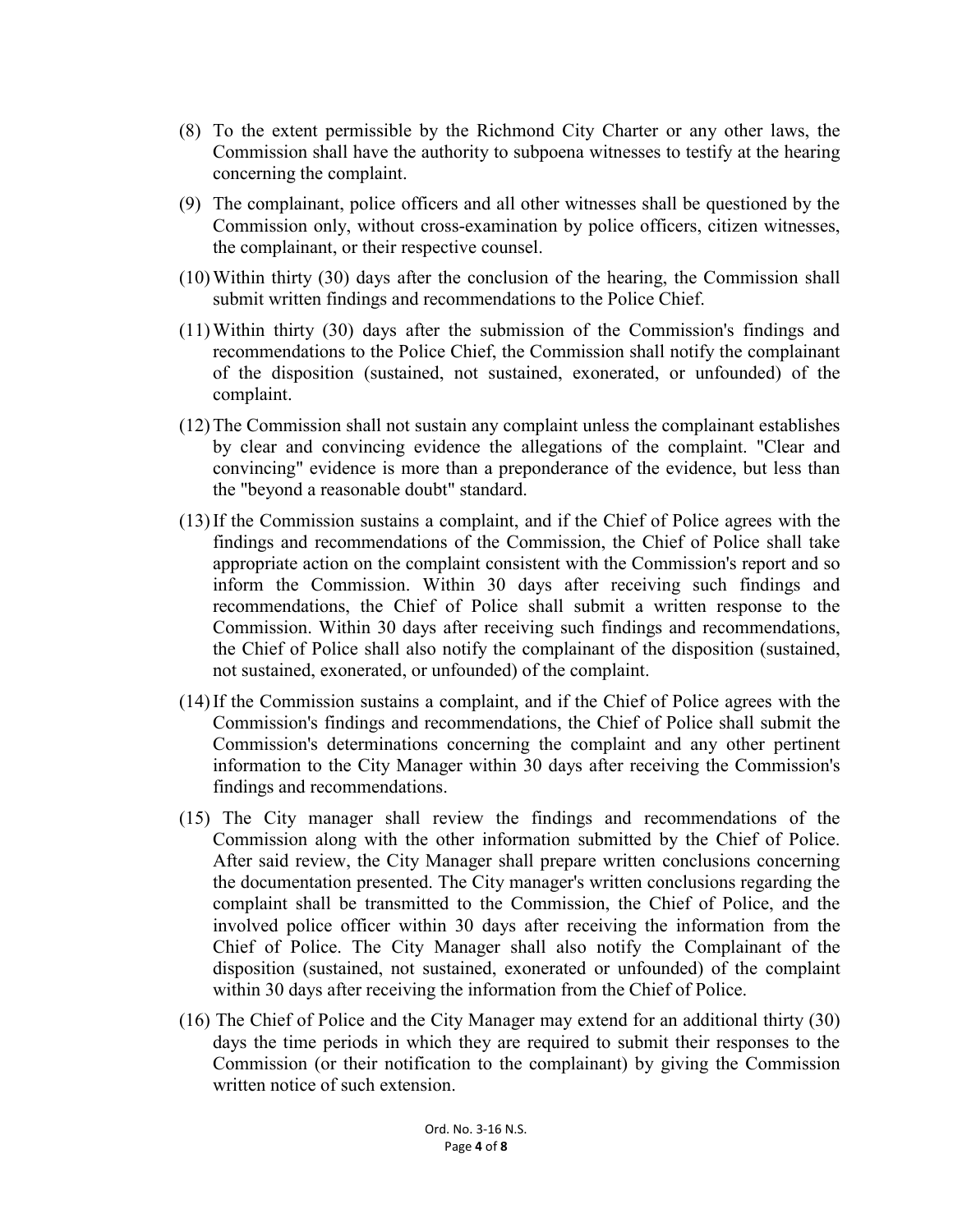- (17) All recommendations concerning proposed discipline of police officers made by the Commission or the Investigative Officer shall be kept confidential until after the City's disciplinary administrative process has been concluded.
- (c) Review appeals from the disposition by the Richmond Police Department of complaints against Richmond Police Officers not involving allegations of the use of unreasonable force or racially abusive treatment and submit recommendations to the City Manager and Chief of Police in accordance with the following guidelines:
	- (1) All appeals filed with the Commission shall be in writing signed by the appellant, shall state the specific grounds of the appeal, and must be filed with the Commission within ten (10) days of the date contained on the letter from the Chief of Police notifying the complainant of the disposition of the complaint.
	- (2) A copy of each appeal filed with the Commission shall immediately be forwarded to the Chief of Police.
	- (3) The Investigative Officer shall investigate timely appeals and transmit findings and recommendations, either orally or in writing, to the Commission.
	- (4) Upon receipt of the Investigative Officer's report, the Commission may either direct the Investigative Officer to investigate further or forward its findings and recommendations to the Chief of Police based solely upon the Investigative Officer's report.
	- (5) Pursuant to California Penal Code Sections 832.5 and 832.7, the appeals filed with the Commission and the investigations and investigative reports of the Investigative Officer and the Commission shall be confidential and shall not be disclosed except by discovery pursuant to Sections 1043 and 1046 of the California Evidence Code.
	- (6) Within thirty (30) days after the submission of the commission's findings and recommendations to the Police chief, the Commission shall notify the complainant of the disposition (sustained, not sustained, exonerated, or unfounded) of the complaint.
	- (7) The Commission shall not sustain any appeal unless the appellant establishes by clear and convincing evidence the allegations of the appeal. "Clear and convincing" evidence is more than a preponderance of the evidence, but less than the "beyond a reasonable doubt" standard.
	- (8) If the Commission sustains an appeal, and if the Chief of Police agrees with the findings and recommendations by the Commission, the Chief of Police shall take appropriate action on the appeal consistent with the Commission's report and so inform the Commission. Within 30 days after receiving such findings and recommendations, the Chief of Police shall submit a written response to the Commission. Within 30 days after receiving such findings and recommendations, the Chief of Police shall also notify the complainant of the disposition (sustained, not sustained, exonerated, or unfounded) of the complaint and the appeal.
	- (9) If the Commission sustains an appeal, and if the Chief of Police disagrees with the Commission's findings and recommendations, the Chief of Police shall forward the Commission's determinations and any other pertinent information to the City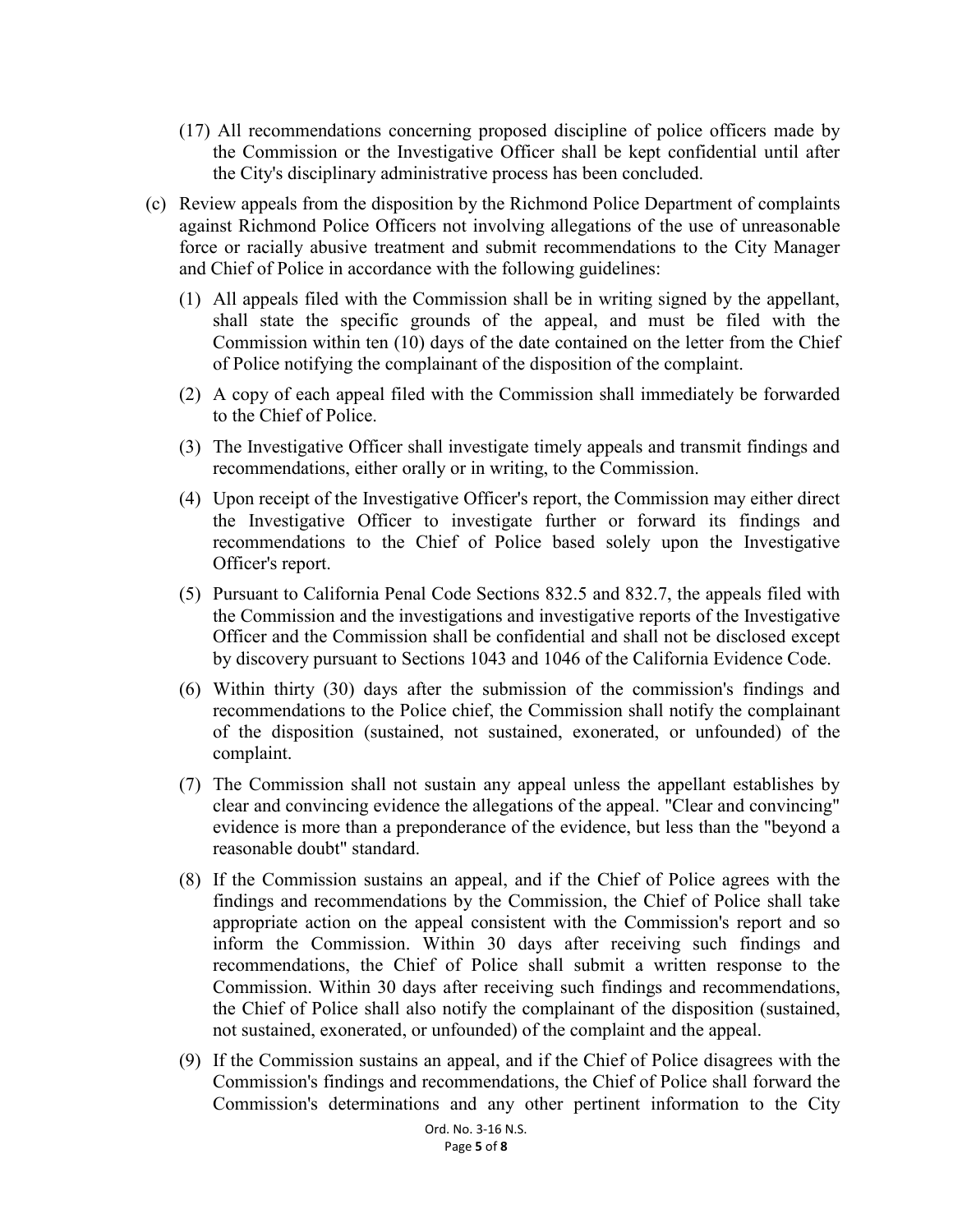Manager within 30 days after receiving the Commission's findings and recommendations.

- (10) The City Manager shall review the findings and recommendations of the Commission along with the other information submitted by the Chief of Police. After said review, the City Manager shall prepare written conclusions concerning the documentation presented. The City Manager's conclusions concerning the appeal shall be transmitted to the Commission, the Chief of Police, the appellant and the involved police officer within 30 days after receiving the information from the Chief of Police. The City Manager shall also notify the Complainant of the disposition (sustained, not sustained, exonerated or unfounded) of the complaint and the appeal within 30 days after receiving the information from the Chief of Police.
- (11) The Chief of Police and the City Manager may extend for an additional thirty (30) days the time periods in which they are required to submit their responses to the Commission (or their notification to the complainant) by giving the Commission written notice of such extension.
- (12) All recommendations concerning proposed discipline of police officers made by the Commission or the Investigative Officer shall be kept confidential until after the City's disciplinary administrative process has been concluded.
- (d) Perform such other duties as requested by the City Council.

#### 3.54.090 - Meetings.

The Commission shall hold its first meeting within thirty days after all of its members have been appointed. At such meeting, the Commission shall fix the time and place of regularly scheduled meetings which shall not be less than once each month. All meetings of said Commission shall be open to the public. The Police Chief or his representative nominated by him shall attend all regular and special meetings of the Commission and shall advise the Commission on any matter before it, but shall not vote on any such matter.

3.54.100 - Rules and records.

The Commission shall, in consultation with the City Manager and with the approval of the City Council, adopt rules for the transaction of business of the Commission, which rules shall, among other things, include the manner of calling and giving notice of special meetings and hearings and the appointment and powers of standing subcommittees. Said standing subcommittees may be formed to work on various topics within the scope of police activities. The Commission shall keep records of its resolutions, rules, transactions, motions, orders, findings, recommendations and determinations. Except for those items made confidential by California Penal Code Sections 832.5 and 832.7, the records of the Commission shall be open to the public.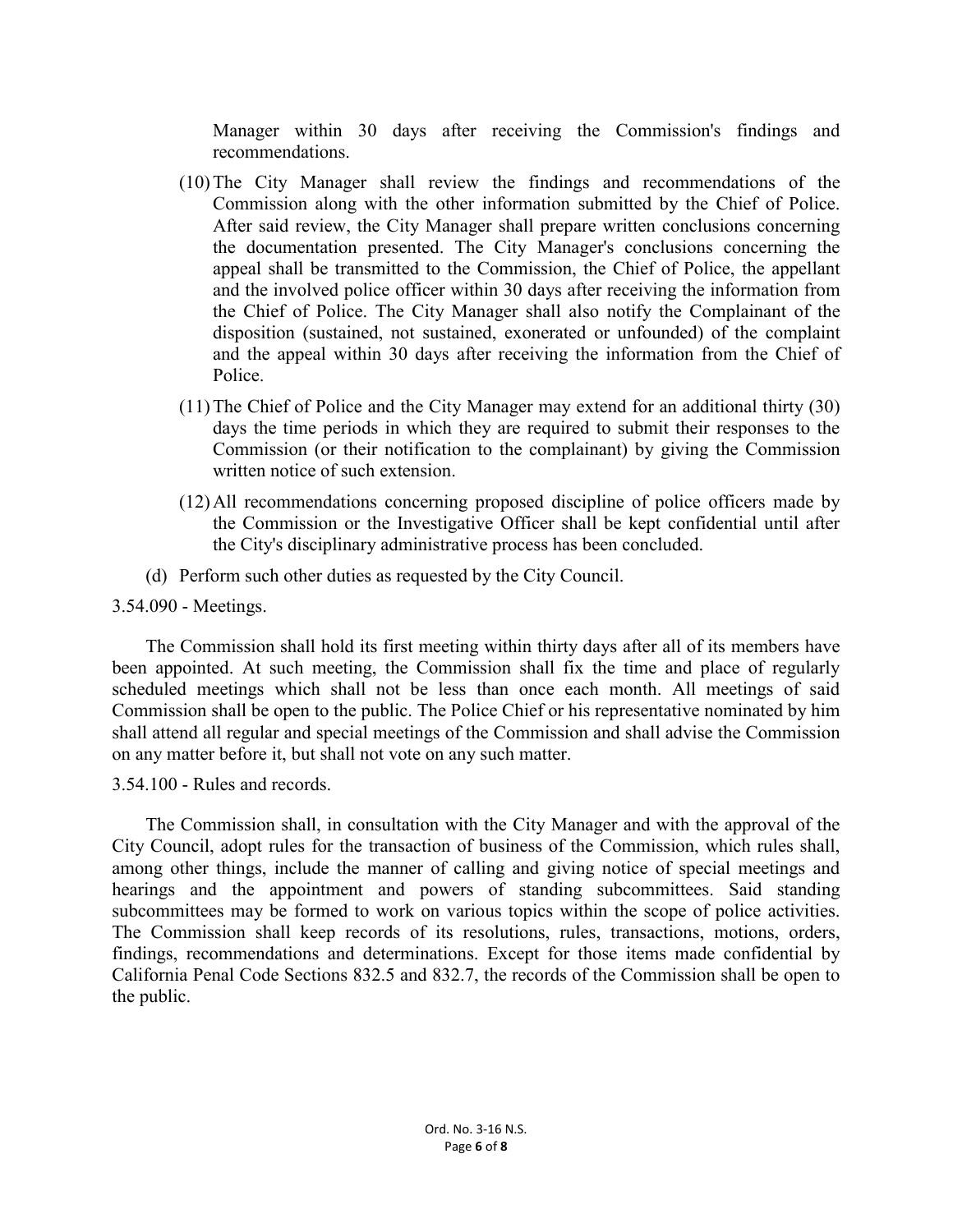# **SECTION 2**

If any section, subsection, sentence, clause, or phrase of this Ordinance is for any reason held to be invalid or unconstitutional by the decision of any court of competent jurisdiction, such decision shall not affect the validity of the remaining portions of the ordinance. The City Council hereby declares that it would have passed this Ordinance and each section, subsection, sentence, clause, and phrase thereof, irrespective of the fact that any one or more sections, subsections, sentences, clauses, or phrases be declared invalid or unconstitutional.

#### **SECTION 3**

This Ordinance shall be effective 30 days after passage and adoption.

First read at a regular meeting of the Council of the City of Richmond held March 1, 2016, and finally passed and adopted at a regular meeting thereof held March 15, 2016, by the following vote:

| AYES:               | Councilmembers Bates, Beckles, McLaughlin, Myrick, Vice<br>Mayor Martinez, and Mayor Butt. |
|---------------------|--------------------------------------------------------------------------------------------|
| NOES:               | None.                                                                                      |
| <b>ABSTENTIONS:</b> | Councilmember Pimplé.                                                                      |
| <b>ABSENT:</b>      | None.                                                                                      |

# **PAMELA CHRISTIAN**

CLERK OF THE CITY OF RICHMOND (SEAL)

Approved:

# **TOM BUTT**

Mayor Approved as to form:

#### **BRUCE GOODMILLER**

City Attorney